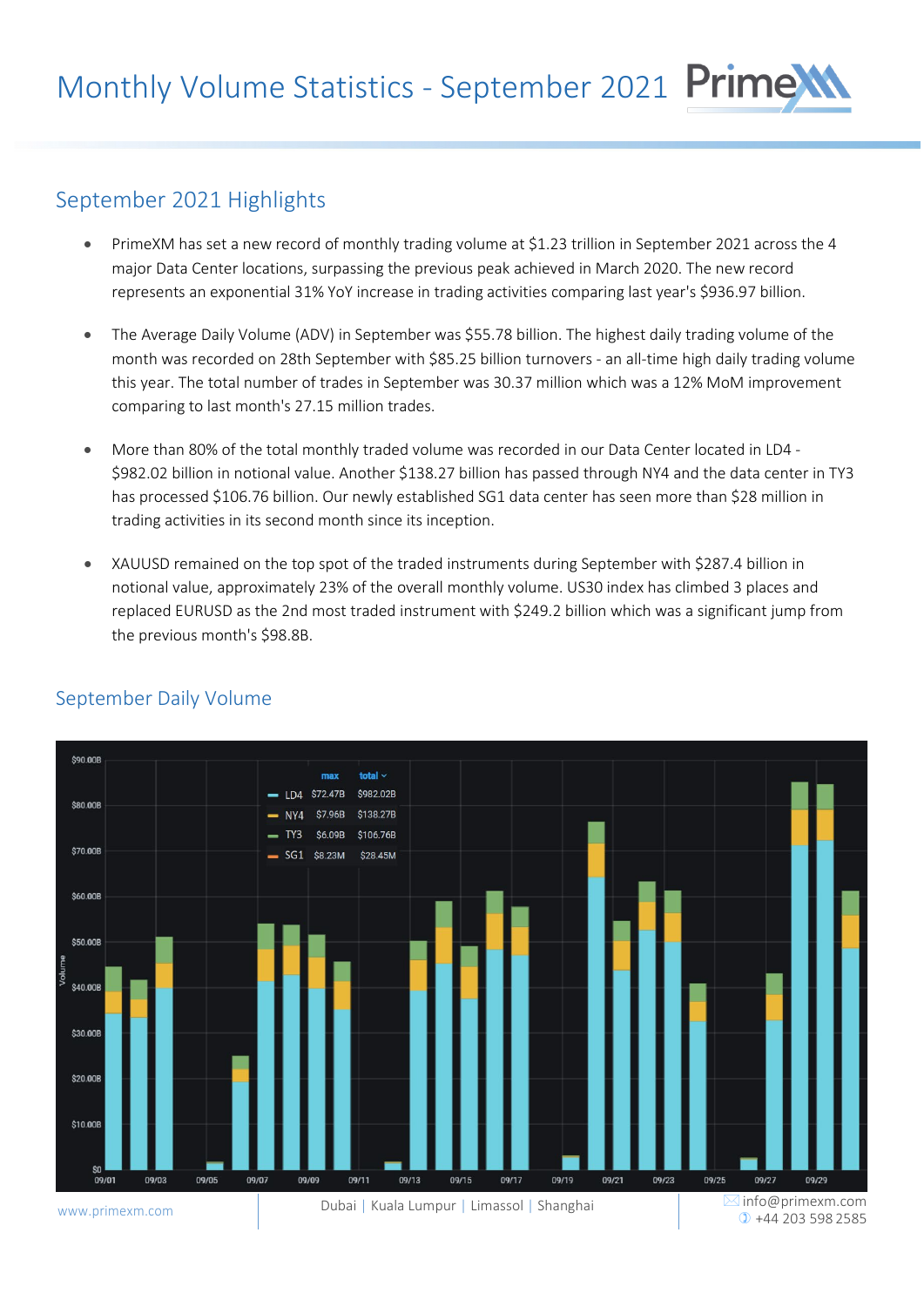# Monthly Volume Statistics - September 2021 Prime

## Year to Date (YTD)



### Monthly Overall Statistics

| <b>Month</b>   | <b>Total Traded Volume</b><br>(\$ billion) | <b>Average Daily Volume</b><br>(\$ billion) | <b>Number of Trades</b><br>(million) |
|----------------|--------------------------------------------|---------------------------------------------|--------------------------------------|
| September 2021 | 1,227.08                                   | 55.78                                       | 30.37                                |
| August 2021    | 1,065.34                                   | 48.42                                       | 27.15                                |
| MoM % Change   | 15.18%                                     | 15.18%                                      | 11.87%                               |

#### Data Center Statistics

| Location     | <b>Total Traded Volume</b><br>(\$ billion) | <b>Average Daily Volume</b><br>(\$ billion) | <b>Number of Trades</b><br>(million) |
|--------------|--------------------------------------------|---------------------------------------------|--------------------------------------|
| UK - LD4     | 982.02                                     | 44.64                                       | 21.90                                |
| $US$ - $NY4$ | 138.27                                     | 6.29                                        | 4.54                                 |
| $JP - TY3$   | 106.76                                     | 4.85                                        | 3.85                                 |
| $SG - SG1$   | 0.0285                                     | 0.0005                                      | 0.082                                |

 $⊠$  [info@primexm.com](mailto:info@primexm.com)